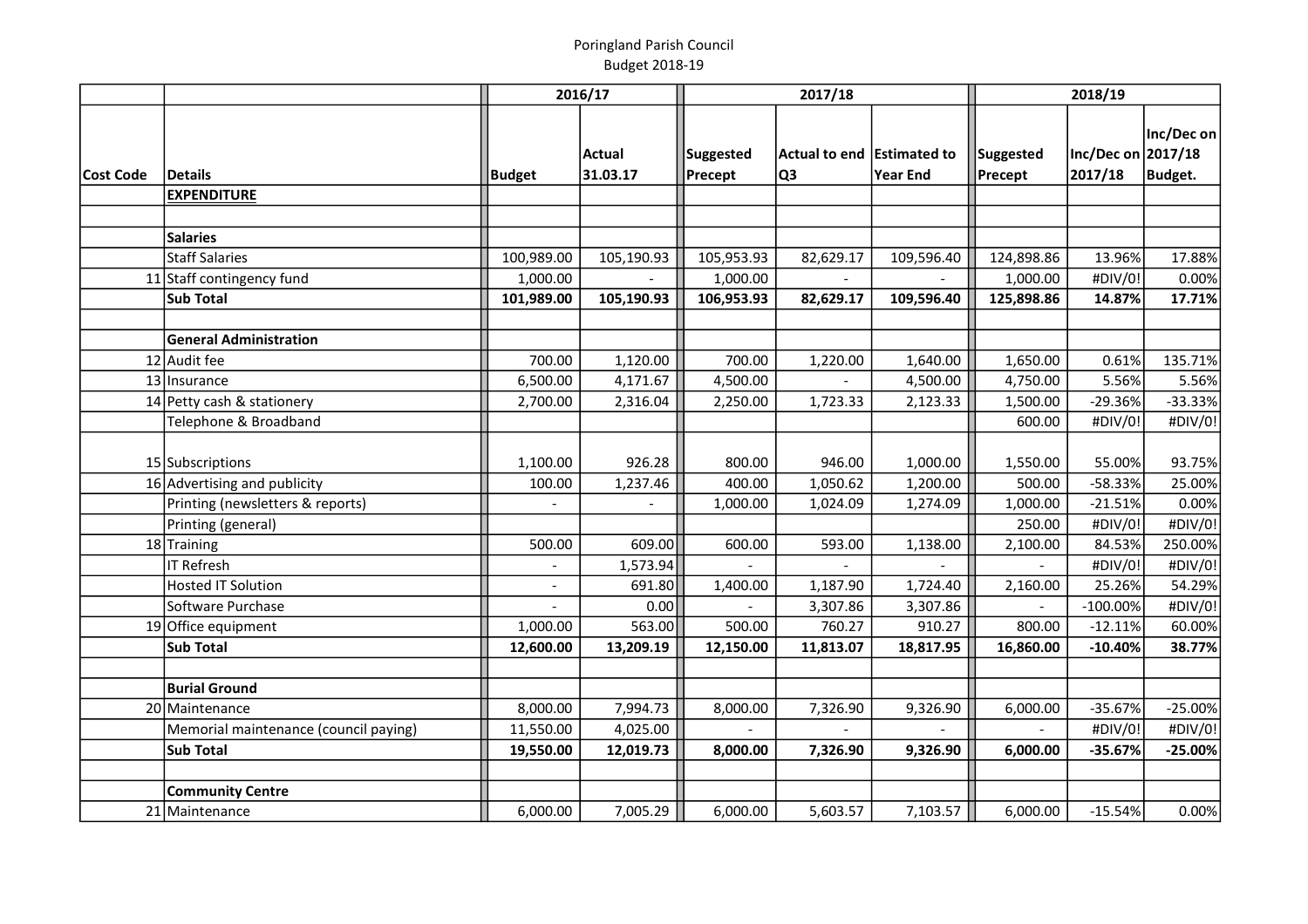|           |                                        |           |                    |                             |                                  |                 |                      |                               | Inc/Dec on  |
|-----------|----------------------------------------|-----------|--------------------|-----------------------------|----------------------------------|-----------------|----------------------|-------------------------------|-------------|
| Cost Code | <b>Details</b>                         | Budget    | Actual<br>31.03.17 | <b>Suggested</b><br>Precept | Actual to end Estimated to<br>Q3 | <b>Year End</b> | Suggested<br>Precept | Inc/Dec on 2017/18<br>2017/18 | Budget.     |
|           | 22 Cleaning                            | 1,500.00  | 1,840.65           | 1,800.00                    | 2,107.68                         | 2,807.68        | 2,000.00             | $-28.77%$                     | 11.11%      |
|           | $23$ Heat & light                      | 7,000.00  | 7,379.18           | 6,500.00                    | 6,066.48                         | 8,066.48        | 7,500.00             | $-7.02%$                      | 15.38%      |
|           | $24$ Water                             | 2,150.00  | 1,604.00           | 540.00                      | 317.34                           | 317.34          | 1,000.00             | 215.12%                       | 85.19%      |
|           | $25$ Rates                             | 2,700.00  | 2,682.61           | 2,700.00                    |                                  |                 |                      | #DIV/0!                       | $-100.00%$  |
|           | 26 Capital and Improvements            |           | 4,639.99           |                             |                                  |                 |                      |                               |             |
|           | External CCTV camera upgrade           | 2,500.00  |                    |                             |                                  |                 |                      |                               |             |
|           | Access between cupboards               | 1,113.00  |                    |                             |                                  |                 |                      |                               |             |
|           | Sound Ear                              |           |                    |                             |                                  |                 |                      |                               |             |
|           | Air conditioning in bar and office     |           |                    | 6,276.00                    | 6,274.21                         | 6,274.21        |                      |                               |             |
|           | <b>Community Centre floor</b>          |           |                    | 4,377.00                    | 2,188.50                         | 4,377.00        |                      |                               |             |
|           | Car Park extension                     |           |                    | 15,000.00                   |                                  | 15,000.00       |                      |                               |             |
|           | Decorating                             |           |                    |                             |                                  |                 | 1,280.00             | #DIV/0!                       | #DIV/0!     |
|           | 27 Grounds maintenance                 | 2,260.00  | 2,419.96           | 2,260.00                    | 1,694.97                         | 2,260.00        | 2,350.00             | 3.98%                         | 3.98%       |
|           | $28$ Bar                               | 2,500.00  | 7,020.39           | 3,250.00                    | 3,559.70                         | 4,559.70        | 3,500.00             | $-23.24%$                     | 7.69%       |
|           | <b>Relief Caretaker</b>                | 5,500.00  | 6,324.12           | 5,500.00                    | 6,831.15                         | 9,000.00        | 9,000.00             | 0.00%                         | 63.64%      |
|           | <b>Event Expenditure</b>               | 1,000.00  | 3,317.58           | 1,250.00                    | 4,758.44                         | 7,008.44        | 7,250.00             | 3.45%                         | 480.00%     |
|           | 29 Contingency fund                    | 4,000.00  | 145.50             | 3,000.00                    | 585.61                           | 1,000.00        | 3,000.00             | 200.00%                       | 0.00%       |
|           | 30 PRS Licence                         | 700.00    | 608.18             | 700.00                      | 623.91                           | 623.91          | 700.00               | 12.20%                        | 0.00%       |
|           | 31 Loan repayment                      | 8,713.26  | 8,713.26           | 8,713.26                    | 8,713.26                         | 8,713.26        | 8,713.26             | 0.00%                         | 0.00%       |
|           | <b>Sub Total</b>                       | 47,636.26 | 53,700.71          | 67,866.26                   | 49,324.82                        | 77,111.59       | 52,293.26            | $-32.18%$                     | $-22.95%$   |
|           |                                        |           |                    |                             |                                  |                 |                      |                               |             |
|           | <b>Outside Spaces</b>                  |           |                    |                             |                                  |                 |                      |                               |             |
|           | Capital and Improvements               |           | 17,161.13          |                             |                                  |                 |                      |                               |             |
|           | Fiveways Bus Shelter (PPS)             | 6,155.45  |                    |                             |                                  |                 |                      |                               |             |
|           | Tree Inspections and Remedial Works    | 10,000.00 |                    | 940.00                      | $\overline{\phantom{a}}$         | $\blacksquare$  |                      |                               |             |
|           | War Memorial Fund                      | 1,000.00  |                    |                             |                                  |                 |                      |                               |             |
|           | Speed Awareness initiative with school | 1,325.00  |                    |                             |                                  |                 |                      |                               |             |
|           | SAM2 Machine (PPS)                     | 3,439.00  |                    |                             |                                  |                 |                      |                               |             |
|           | Play Area markings Devlin Drive        |           |                    | 250.00                      | 1,578.74                         | 3,157.48        |                      |                               |             |
|           | Notice Board DWH                       |           |                    |                             | 1,261.25                         | 1,261.25        |                      |                               |             |
|           | 32 Open spaces (village green)         | 3,000.00  | 3,000.00           | 5,600.00                    | 5,600.00                         | 5,600.00        | $-$                  | $-100.00\%$                   | $-100.00\%$ |
|           | Devlin Drive Grounds Maintenance       |           |                    |                             | 554.97                           | 554.97          | 780.00               | 40.55%                        | #DIV/0!     |
|           | Mulberry Close Play Equipment          |           |                    |                             | 1,078.22                         | 1,078.22        |                      |                               |             |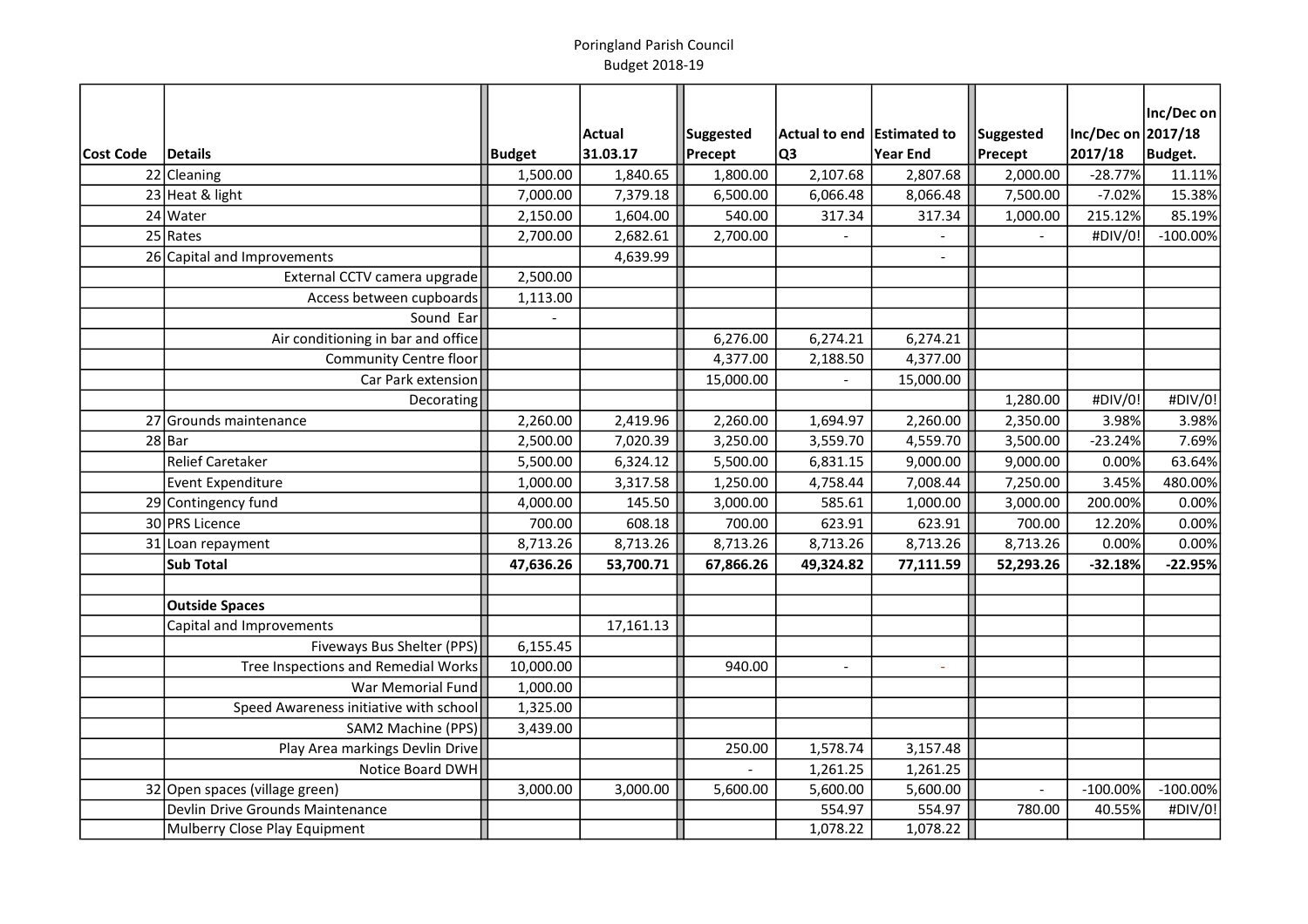|                  |                                        |                |               |                |                                    |                |            |                    | Inc/Dec on  |
|------------------|----------------------------------------|----------------|---------------|----------------|------------------------------------|----------------|------------|--------------------|-------------|
|                  |                                        |                | <b>Actual</b> | Suggested      | $ $ Actual to end $ $ Estimated to |                | Suggested  | Inc/Dec on 2017/18 |             |
| <b>Cost Code</b> | <b>Details</b>                         | Budget         | 31.03.17      | Precept        | Q3                                 | Year End       | Precept    | 2017/18            | Budget.     |
|                  | Mulberry Close Grounds                 |                |               |                | 277.00                             | 277.00         | 2,420.00   | 773.65%            | #DIV/0!     |
|                  | <b>Trafalgar Square</b>                |                |               |                | 1,546.41                           | 1,546.41       | 1,160.00   | $-24.99%$          | #DIV/0!     |
|                  | <b>Rosebery Park</b>                   |                |               |                |                                    |                | 2,090.00   | #DIV/0!            | #DIV/0!     |
|                  | Norwich Road Bus Shelter               |                |               |                | 200.00                             | 250.00         | 250.00     | 0.00%              | #DIV/0!     |
|                  | <b>Verge Cutting</b>                   | $\blacksquare$ | $\omega$      | 2,340.00       | 2,340.00                           | 2,340.00       | 2,460.00   | 5.13%              | 5.13%       |
|                  | <b>Memorial Garden</b>                 |                |               |                |                                    |                | 1,500.00   | #DIV/0!            | #DIV/0!     |
|                  | Dog Bins                               |                |               |                |                                    |                | 1,900.00   | #DIV/0!            | #DIV/0!     |
|                  | 33 General repairs and replacements    | 1,500.00       | 1,912.98      | 1,500.00       | 2,664.45                           | 2,700.00       | 1,000.00   | $-62.96%$          | $-33.33%$   |
|                  | <b>Sub Total</b>                       | 26,419.45      | 22,074.11     | 10,630.00      | 17,101.04                          | 18,765.33      | 13,560.00  | $-27.74%$          | 27.56%      |
|                  |                                        |                |               |                |                                    |                |            |                    |             |
|                  | <b>Playing Field</b>                   |                |               |                |                                    |                |            |                    |             |
|                  | 34 General Costs                       | 8,000.00       | 11,490.28     | 8,000.00       | 5,829.81                           | 8,000.00       | 8,000.00   | 0.00%              | 0.00%       |
|                  | Capital Improvement - Heating          |                |               |                |                                    |                | 6,434.00   | #DIV/0!            | #DIV/0!     |
|                  | 35 Grass cutting & Grounds Maintenance | 2,643.52       | 2,728.52      | 2,310.00       | 1,798.35                           | 2,310.00       | 2,425.00   | 4.98%              | 4.98%       |
|                  | <b>Sub Total</b>                       | 10,643.52      | 14,218.80     | 10,310.00      | 7,628.16                           | 10,310.00      | 16,859.00  | 63.52%             | 63.52%      |
|                  |                                        |                |               |                |                                    |                |            |                    |             |
|                  | Miscelleneous                          |                |               |                |                                    |                |            |                    |             |
|                  | <b>Professional Fees</b>               | 1,500.00       | 542.00        | 1,500.00       | $\overline{\phantom{a}}$           | 1,500.00       | 1,500.00   | 0.00%              | 0.00%       |
|                  | 38 General Contingency                 | 1,500.00       |               | 2,200.00       | $\overline{\phantom{a}}$           | 2,200.00       | 1,600.00   | $-27.27%$          | $-27.27%$   |
|                  | Octagon Post Office (S137)             |                |               |                |                                    | 200.00         | 200.00     | 0.00%              | #DIV/0!     |
|                  | <b>Community Land Project</b>          |                |               | 2,500.00       | 1,525.00                           | 1,525.00       |            | $-100.00%$         | $-100.00\%$ |
|                  | 39 Section 137                         | 250.00         | 275.00        | 500.00         | 75.00                              | 500.00         | 300.00     | -40.00%            | $-40.00%$   |
|                  | <b>Sub Total</b>                       | 3,250.00       | 817.00        | 6,700.00       | 1,600.00                           | 5,925.00       | 3,600.00   | $-39.24%$          | $-46.27%$   |
|                  |                                        |                |               |                |                                    |                |            |                    |             |
|                  | <b>Projects</b>                        |                |               |                |                                    |                |            |                    |             |
|                  | <b>Community Land Project Planning</b> |                |               |                |                                    |                | 33,000.00  |                    |             |
|                  | Neighbourhood Planning                 |                |               |                | 318.47                             | 500.00         | 16,500.00  |                    |             |
|                  | Sub Total                              |                |               |                | 318.47                             | 500.00         | 49,500.00  |                    |             |
|                  |                                        |                |               |                |                                    |                |            |                    |             |
|                  | <b>TOTAL EXPENDITURE</b>               | 222,088.23     | 221,230.47    | 222,610.19     | 177,741.63                         | 250,353.17     | 284,571.12 | 13.67%             | 27.83%      |
|                  |                                        |                |               |                |                                    |                |            |                    |             |
|                  | <b>INCOME</b>                          |                |               |                |                                    |                |            |                    |             |
|                  | 40 Miscelleneous                       | 300.00         | 1,423.75      | 500.00         | 1,818.58                           | 2,000.00       | 500.00     | $-75.00%$          | 0.00%       |
|                  | Parish Partnership Fund Grants         | 5,459.72       | 4,198.71      | $\blacksquare$ | $\overline{a}$                     | $\overline{a}$ |            | #DIV/0!            | #DIV/0!     |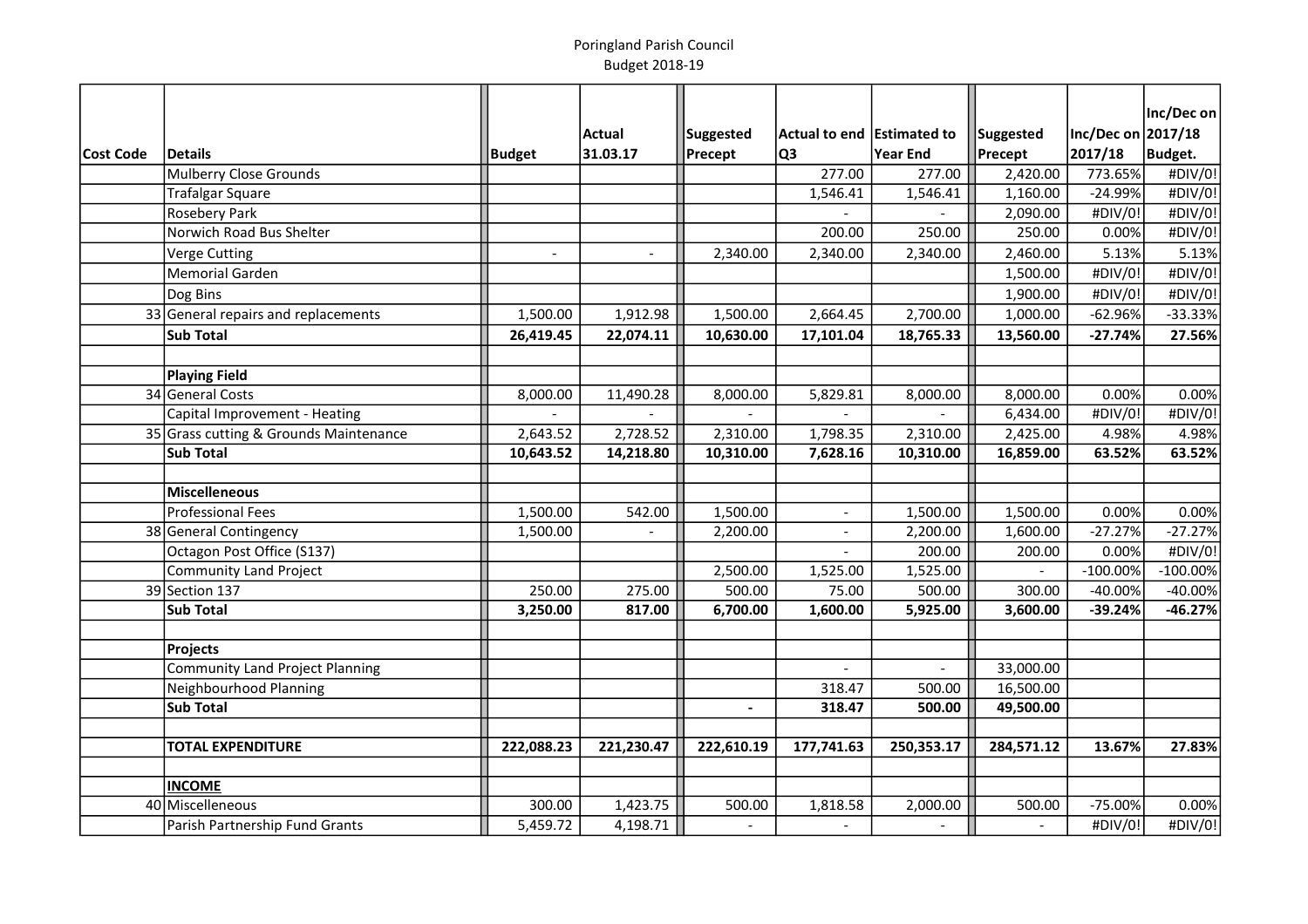|           |                                         |                          |                |                          |                            |                |                          |                    | Inc/Dec on |
|-----------|-----------------------------------------|--------------------------|----------------|--------------------------|----------------------------|----------------|--------------------------|--------------------|------------|
|           |                                         |                          | <b>Actual</b>  | Suggested                | Actual to end Estimated to |                | Suggested                | Inc/Dec on 2017/18 |            |
| Cost Code | <b>Details</b>                          | <b>Budget</b>            | 31.03.17       | Precept                  | Q3                         | Year End       | Precept                  | 2017/18            | Budget.    |
|           | Play Area Markings Grants               |                          |                |                          | 3,075.00                   | 3,075.00       |                          | $-100.00\%$        | #DIV/0!    |
|           | Royal Oak Bus Shelter Grant             | $\overline{\phantom{a}}$ |                |                          |                            |                | $\overline{\phantom{a}}$ | #DIV/0!            | #DIV/0!    |
|           | Notice Board Grant DWH                  |                          |                |                          | 1,261.25                   | 1,261.25       |                          | $-100.00%$         | #DIV/0!    |
|           | Verge Cutting Delegation                | $\overline{\phantom{a}}$ |                | 4,067.01                 | 4,015.32                   | 4,015.32       | 4,100.00                 | 2.11%              | 0.81%      |
|           | Community Land Project Grant            | $\blacksquare$           |                |                          |                            |                |                          | #DIV/0!            | #DIV/0!    |
|           | Neighbourhood Planning Grant            |                          |                |                          |                            |                | 15,000.00                | #DIV/0!            | #DIV/0!    |
|           | 41 Interest on investment               | 2,500.00                 | 2,567.01       | 2,000.00                 | 2,923.80                   | 3,423.80       | 2,000.00                 | $-41.59%$          | 0.00%      |
|           | 42 Burial Ground - General              | 3,500.00                 | 8,006.00       | 4,500.00                 | 13,332.15                  | 14,832.15      | 5,500.00                 | $-62.92%$          | 22.22%     |
|           | Burial Ground - Memorials (charge lift) | $\sim$                   | 350.00         |                          | $\sim$                     |                |                          | #DIV/0!            | #DIV/0!    |
|           | Refunds                                 |                          | 63.14          | $\overline{a}$           | $\overline{a}$             | $\overline{a}$ |                          | #DIV/0!            | #DIV/0!    |
|           | <b>Sub Total</b>                        | 11,759.72                | 16,608.61      | 11,067.01                | 26,426.10                  | 28,607.52      | 27,100.00                | $-5.27%$           | 144.87%    |
|           |                                         |                          |                |                          |                            |                |                          |                    |            |
|           | <b>Community Centre Income</b>          |                          |                |                          |                            |                |                          |                    |            |
|           | 44 Hirers - Regular                     | 35,000.00                | 54,111.57      | 40,000.00                | 32,148.55                  | 44,148.55      | 40,000.00                | $-9.40%$           | 0.00%      |
|           | 45 Hirers - Casual                      | 10,000.00                | 10,484.26      | 8,500.00                 | 9,754.42                   | 11,754.42      | 10,000.00                | $-14.93%$          | 17.65%     |
|           | 46 Bar takings                          | 6,000.00                 | 16,460.66      | 9,000.00                 | 7,993.73                   | 9,493.73       | 9,000.00                 | $-5.20%$           | 0.00%      |
|           | 47 Police                               | 3,000.00                 | 2,345.87       | 3,000.00                 | 1,295.30                   | 2,295.30       | 3,000.00                 | 30.70%             | 0.00%      |
|           | 48 Comm Centre Miscelleneous            | 500.00                   | 888.68         | 500.00                   | 621.97                     | 621.97         | 500.00                   | $-19.61%$          | 0.00%      |
|           | Event Income                            | 2,500.00                 | 5,354.77       | 4,000.00                 | 7,216.02                   | 9,216.02       | 13,855.00                | 50.34%             | 246.38%    |
|           | Refunds                                 |                          |                |                          | 60.00                      | 60.00          |                          | $-100.00%$         | #DIV/0!    |
|           |                                         | 57,000.00                | 89,645.81      | 65,000.00                | 58,969.99                  | 77,469.99      | 76,355.00                |                    |            |
|           |                                         |                          |                |                          |                            |                |                          |                    |            |
|           | <b>Earmarked Monies</b>                 |                          |                |                          |                            |                |                          |                    |            |
|           | Use of commuted sums                    | $\overline{\phantom{a}}$ | $\overline{a}$ |                          |                            |                |                          |                    |            |
|           | Devlin Drive Grounds Maintenance        |                          |                |                          | 554.97                     | 554.97         | 780.00                   |                    |            |
|           | Mulberry Close Grounds Maintenance      |                          |                |                          | 277.00                     | 277.00         | 2,420.00                 |                    |            |
|           | Mulberry Close Play Equipment           |                          |                |                          | 1,078.22                   | 1,078.22       |                          |                    |            |
|           | Trafalgar Square Grounds Maintenance    |                          |                |                          | 1,546.41                   | 1,546.41       | 1,160.00                 |                    |            |
|           | Rosebery Park Grounds Maintenance       |                          |                |                          |                            |                | 2,090.00                 |                    |            |
|           | Norwich Road Bus Shelters               |                          |                |                          | 200.00                     | 200.00         | 250.00                   |                    |            |
|           | Use of earmarked reserves               | 24,577.73                | $\blacksquare$ | $\sim$                   | $\overline{\phantom{a}}$   | $\equiv$       |                          |                    |            |
|           | Community Land Project Planning         |                          |                |                          | $\sim$                     | $\blacksquare$ | 20,000.00                |                    |            |
|           | Neighbourhood Planning                  |                          |                |                          | 318.47                     | 500.00         | 1,500.00                 |                    |            |
|           | <b>Sub Total</b>                        | 24,577.73                | $\blacksquare$ | $\overline{\phantom{a}}$ | 3,656.60                   | 3,656.60       | 28,200.00                | 671.21%            | #DIV/0!    |